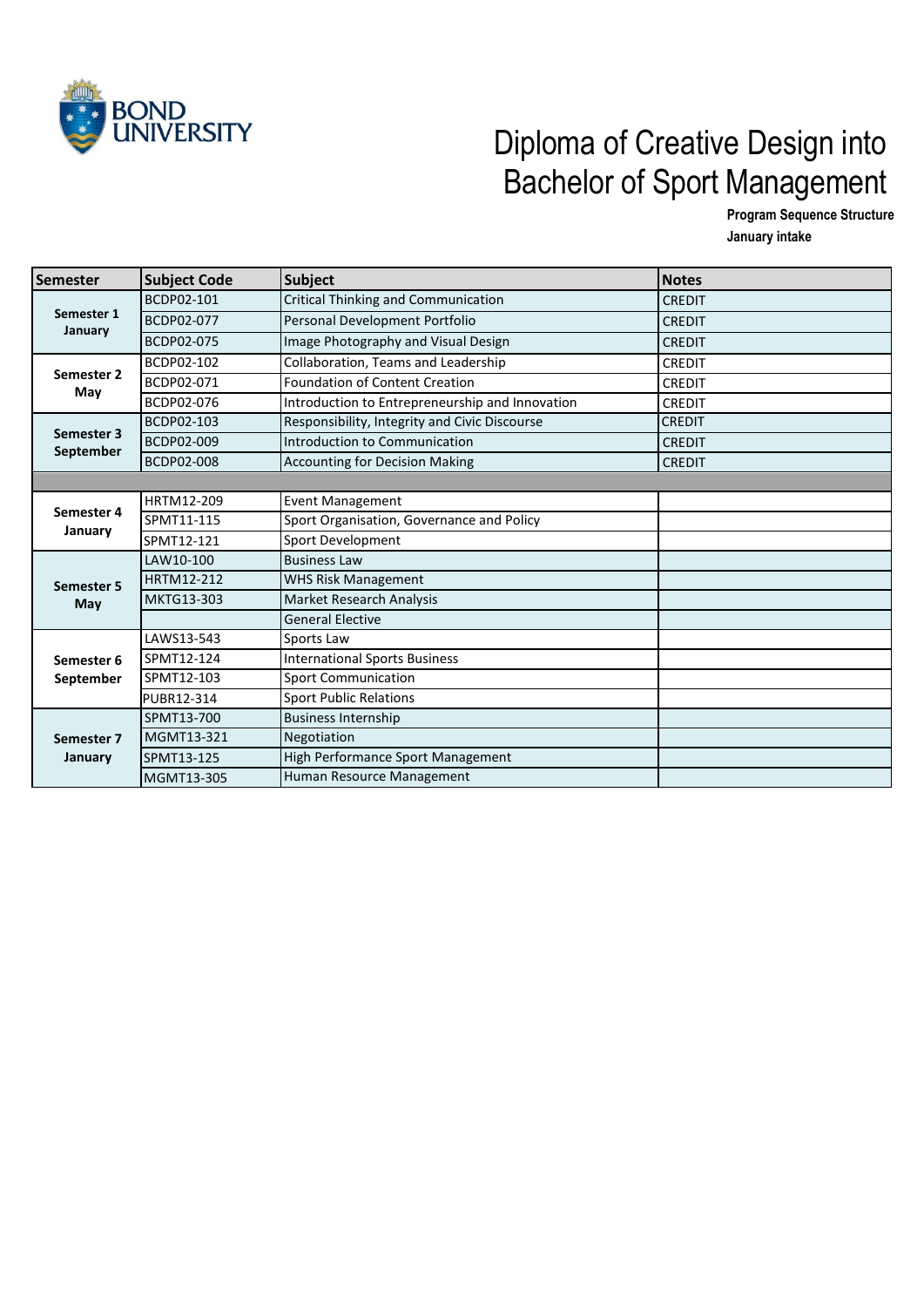

## Diploma of Creative Design into Bachelor of Sport Management

**Program Sequence Structure May intake** 

| Semester                       | <b>Subject Code</b> | <b>Subject</b>                                  | <b>Notes</b>  |
|--------------------------------|---------------------|-------------------------------------------------|---------------|
| Semester 1<br>May              | BCDP02-101          | <b>Critical Thinking and Communication</b>      | <b>CREDIT</b> |
|                                | BCDP02-077          | Personal Development Portfolio                  | <b>CREDIT</b> |
|                                | BCDP02-071          | <b>Foundations of Content Creation</b>          | <b>CREDIT</b> |
| Semester 2<br>September        | BCDP02-102          | Collaboration, Teams and Leadership             | <b>CREDIT</b> |
|                                | BCDP02-075          | Image Photography and Visual Design             | <b>CREDIT</b> |
|                                | BCDP02-076          | Introduction to Entrepreneurship and Innovation | <b>CREDIT</b> |
| Semester 3                     | BCDP02-103          | Responsibility, Integrity and Civic Discourse   | <b>CREDIT</b> |
|                                | BCDP02-009          | Introduction to Communication                   | <b>CREDIT</b> |
| January                        | BCDP02-008          | <b>Accounting for Decision Making</b>           | <b>CREDIT</b> |
|                                |                     |                                                 |               |
|                                | LAW10-100           | <b>Business Law</b>                             |               |
| Semester 4                     | HRTM12-212          | <b>WHS Risk Management</b>                      |               |
| May                            | MKTG13-303          | Market Research Analysis                        |               |
|                                | LAWS13-543          | Sports Law                                      |               |
| <b>Semester 5</b><br>September | PUBR12-314          | <b>Sport Public Relations</b>                   |               |
|                                | SPMT12-103          | <b>Sport Communication</b>                      |               |
|                                | HRTM12-209          | <b>Event Management</b>                         |               |
| Semester 6<br>January          | SPMT11-115          | Sport Organisation, Governance and Policy       |               |
|                                | SPMT12-121          | Sport Development                               |               |
|                                | SPMT13-125          | High Performance Sport Management               |               |
| Semester 7<br>May              |                     | <b>General Elective</b>                         |               |
|                                | SPMT13-700          | <b>Business Internship</b>                      |               |
| Semester 8<br>September        | MGMT13-305          | Human Resource Management                       |               |
|                                | SPMT12-124          | <b>International Sports Business</b>            |               |
|                                | MGMT13-321          | Negotiation                                     |               |